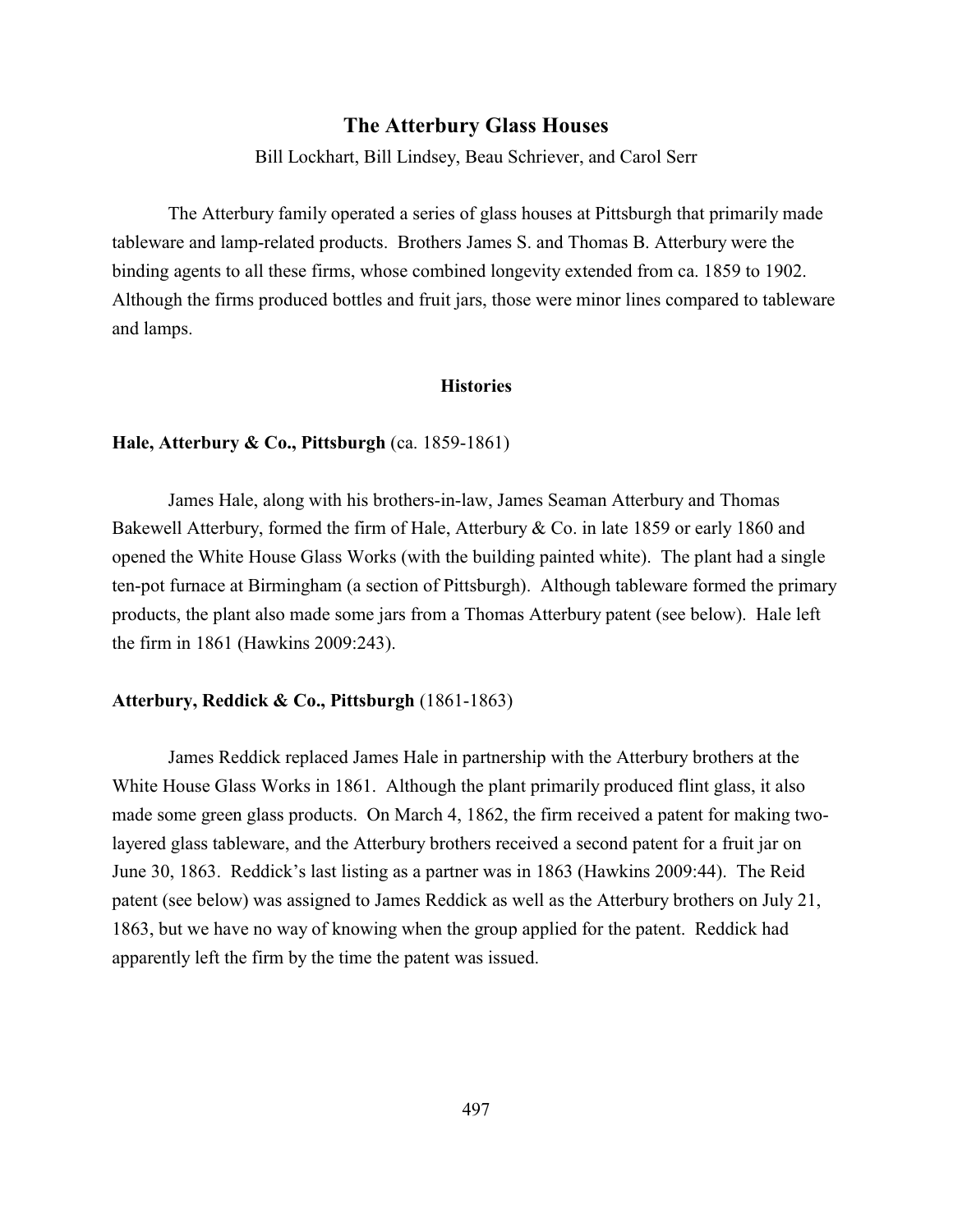### **J.S. & T.B. Atterbury, Pittsburgh** (1863-1864)

Only J.S. & T.B. Atterbury were listed in the 1863 and 1864 directories (Hawkins 2009:39; Roller 1997), almost certainly indicating the release of Reddick from the partnership. We have found no other information about the firm during this period.

#### **Atterbury & Co., Pittsburgh** (1865-1893)

By 1865, the name had become Atterbury  $& Co.,$  and the firm entered into production of tableware, barware, lamps, jelly jars, novelties, and other glassware in large quantities. Despite the apparent success, the factory was idle for most of 1879 and moved in December to a new, larger plant, still on Pittsburgh's Southside (Hawkins 2009:41). George A. MacBeth & Co. leased the old plant in 1880, but, by 1882, Mrs. P. Shannon had purchased the property. The city (or Shannon) built a schoolhouse on the old White House site in 1897 (Roller 1997).

The new plant was also called the White House, but the Monongahela River flooded the factory in February 1881, and the works suffered a second flood in February 1883. Although the flood water had long subsided, a fire caused substantial damage in April 1885. By 1886, the brothers operated two open pots at a single furnace and switched from coal to the use of natural gas by 1889 (Hawkins 2009:41-42).

### **Atterbury Glass Co.**, Pittsburgh (1893-1902)

On December 7, 1893, Thomas B., James S., and Joseph M. Atterbury incorporated the Atterbury Glass Co., with a \$200,000 capitalization.<sup>1</sup> James Atterbury died in 1894 at the age of 67, and his brother, Thomas (aged 64), followed him in death the following year. The estate apparently renamed the firm as the Atterbury Glass Co. The factory apparently expanded, using 24 pots at seven tanks by 1897 and closed during 1902 (Hawkins 2009:42; Roller 1997).

<sup>&</sup>lt;sup>1</sup> As noted by Hawkins (2009:43), the city directories continued to use the Atterbury  $\&$ Co. listing until 1896.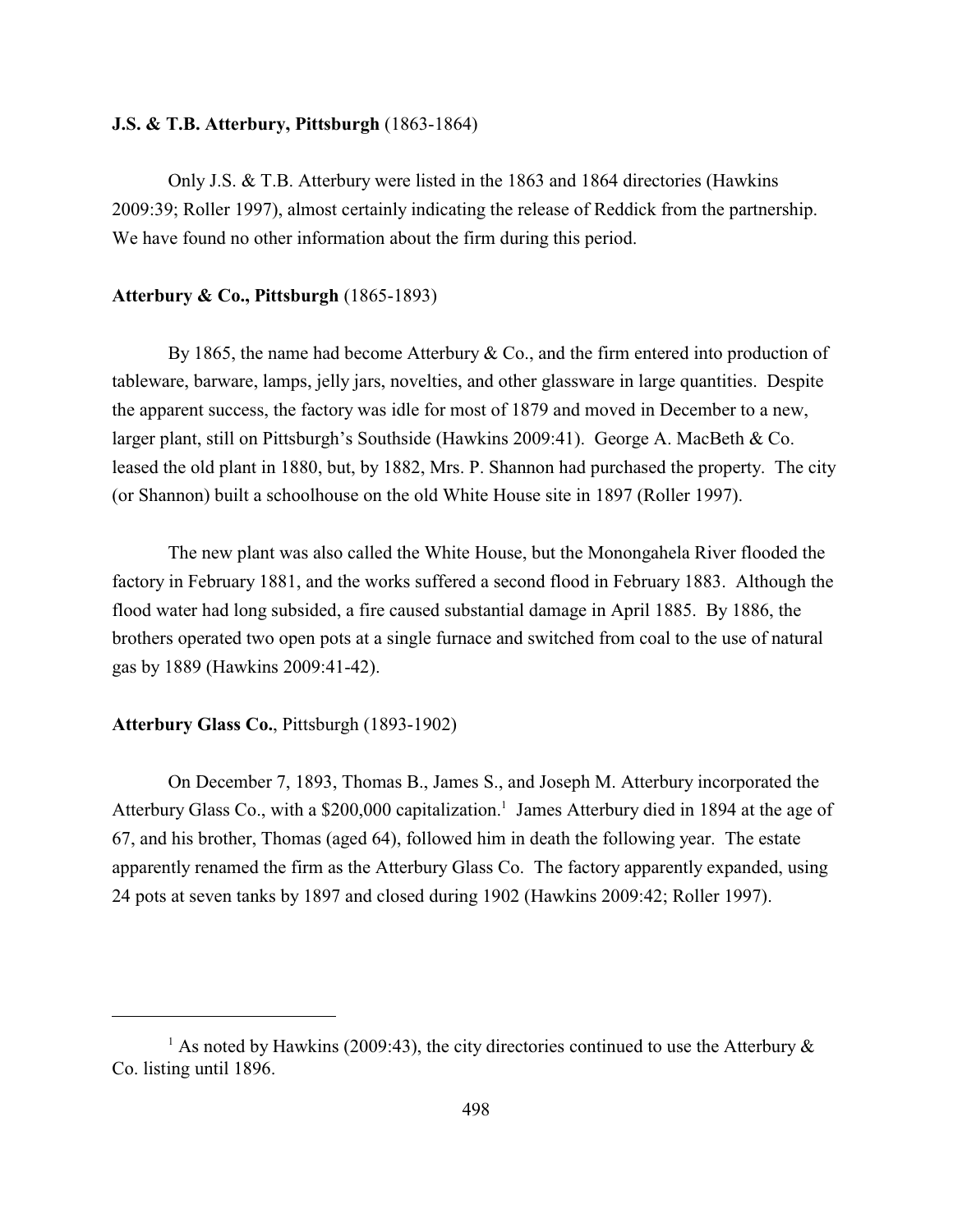#### **Patents**

Thomas and James Atterbury received a total of 110 patents (according to Hawkins 2009:42) – mostly for lamps, lamp accessories, and tableware. Of interest to us are the very few designated as jar and/or bottle patents. Even some of those – as noted below – were actually for decanters or table bottles.

#### **November 20, 1860 – T.B. & J.S. Atterbury**

Thomas B. Atterbury and James A. Atterbury received Patent No. 30,662 for an "Improvement in Covers for Fruit Jars" on November 20, 1860. In describing the jar, the patent document noted, "Its neck is vertical." However, the Creswick drawings (1987:9) showed the neck/finish as funnel-shaped – i.e., with the neck flaring upward from the joint of the neck/shoulder to the ground rim.

The first part of the closure consisted of a "metallic ring, fitted snugly round the neck of the jar. This ring extends up above the top of the neck of the jar and has a circular shoulder or is recessed . . . on its inner circumference." A "narrow lug" projected upward on one end of the ring with a horizontal slot below it. A vertical screw projected upward from the opposite side of the ring.

The lid or cover was "countersunk or made with a circular shoulder" with "a narrow curved lip" extending outward at one point along the circumference. When the lid was applied to the ring, the "narrow curved lip" was inserted into the slot on the ring. The lid seated on a "rubber gasket" and was held in place by a "clamping thumb nut" placed on the screw and tightened (Figure 1). Figure  $1 -$ Atterbury 1860 patent

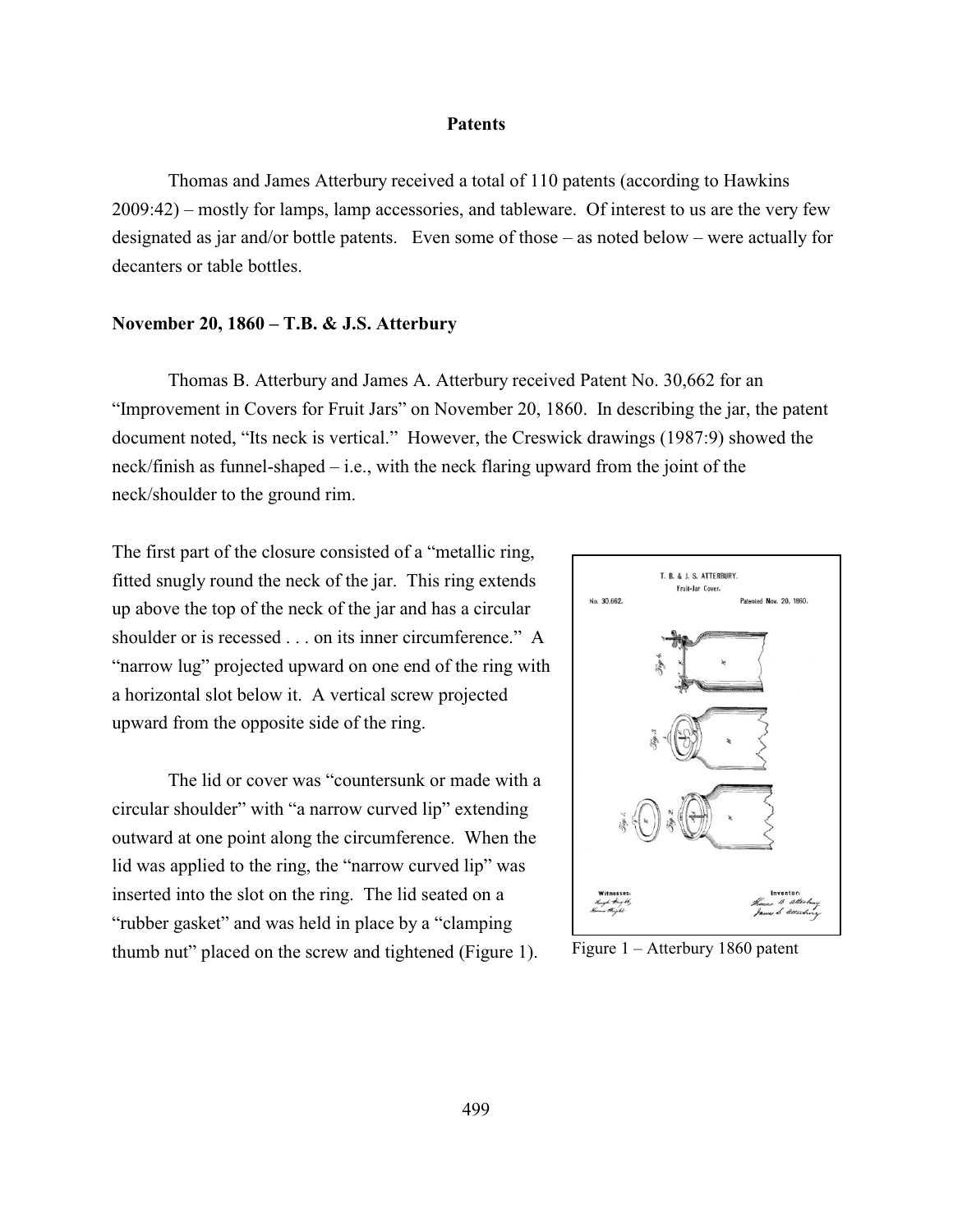#### **June 30, 1863 – T.B. & J.S. Atterbury**

On June 30, 1863, Thomas B. Atterbury and James S. Atterbury received Patent No. 39,027 for an "Improved Fruit or Preserve Jar." – although their description revolved around the closure. The closure consisted of "a glass cover having a beveled edge and a raised center in conjunction with a flaring-mouthed jar."

The cover was held down by an unusual device. An India-rubber gasket was attached to a metallic ring, and the ring was placed on the beveled edge of the glass cover described above. The rubber gasket was then stretched over the edge of the cover and onto the neck of the jar. This





unique arrangement held the cover tightly to the jar. Although the drawing showed a finish with a distinctly flared rim, the actual jar depicted by Creswick (see below) had only a slightly flared rim (Figure 2).

### **July 21, 1863 – P.W. Reid**

P.W. Reid received Patent No. 39,327 for an "Improved Preserve Jar" on July 21, 1863. He assigned the patent to the Atterbury brothers and J. Reddick. Reid's description of the finish and lid for his invention is quite convoluted. The glass lid was tapered downward to fit into and upwardly tapered finish. The central section of the lid was recessed to create a handle area and had two lugs extending outward on opposite sides of the lid. These fit into two bulges in the finish, and the lid was turned to rotate the lugs, creating a seal against a rubber gasket (Figure 3).



Figure 3 – Reid 1863 Patent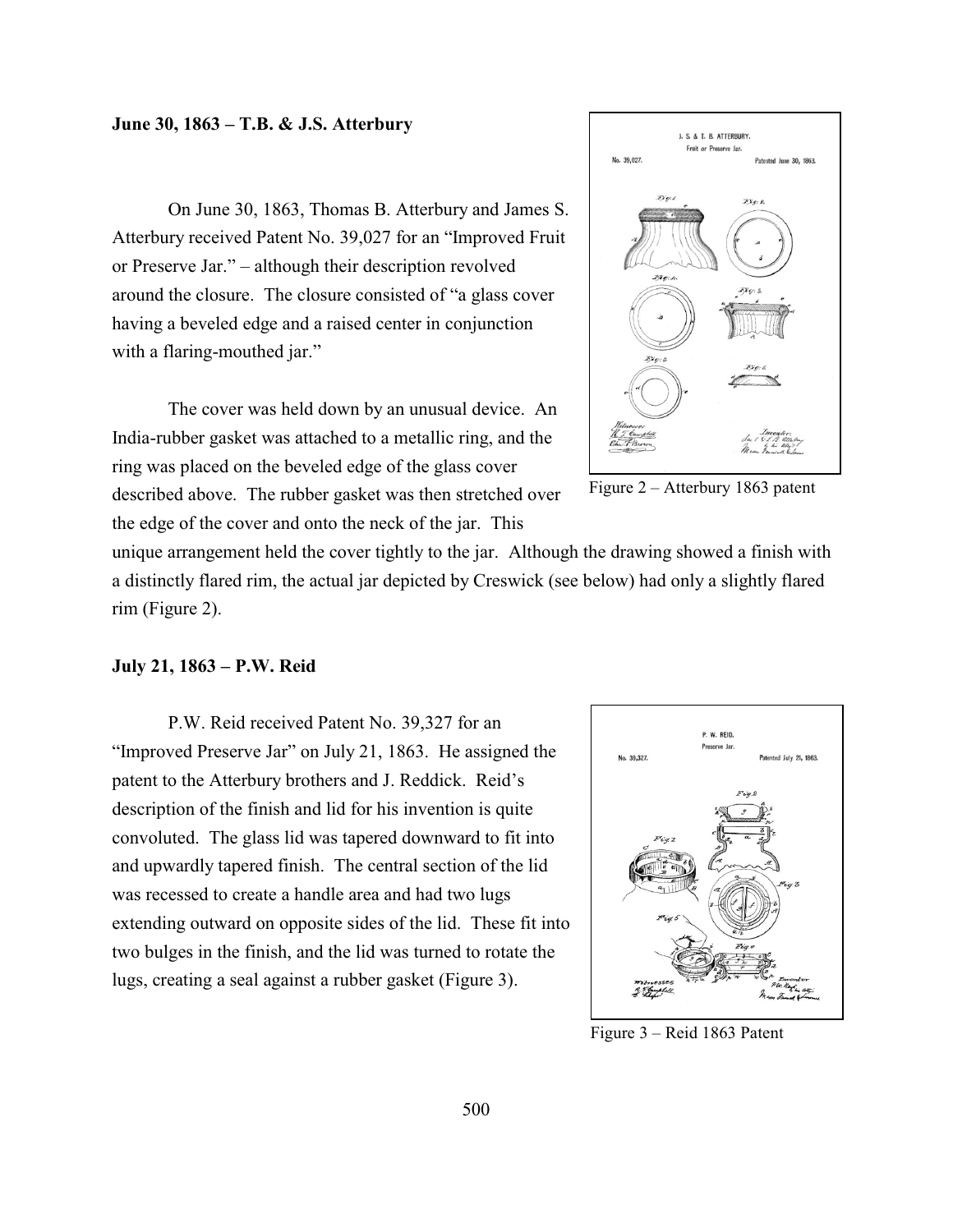### **Tableware Patents**

J.S. Atterbury, James Reddick, and T.S. Atterbury received Patent No. 34,555 for a mold for tableware on March 4, 1862. The Atterbury brothers received Patent No. 50,437 on October 17, 1865, for an improvement in the manufacture of drinking glasses. On August 30 of the following year, the brothers received Patent No. 59,159 for an "Improved Process of Making Jar Rings" (actually tableware).

Thomas B. Atterbury received five patents during 1888.<sup>2</sup> He was granted three of these on April 3 of that year, each for a "Design for a Bottle or Jar" (actually these were all decanters for the table) – Design Patents No. 18,218 (Figure 4), 18,219, and 18,220. On October 18, 1888, Atterbury received Patent No. 18,685 for a "Design



Figure 4 – Atterbury tableware patent 1888

for a Jar" (again, tableware), and he was granted his final patent  $-$  No.  $18,714$  – for another "jar" design on November 6. As these were all for tableware, they are of little interest here.

### **April 3, 1888 – Thomas B. Atterbury**

One of Thomas Atterbury's 1888 patents deserves more attention. Design Patent No. 18,219 for a "Design for a Bottle or Jar" was actually put into production as a container rather than tableware. Discussed below under the heading of "Mustard Jars," the patent called for "designs for glass bottles or jars for mustard and like substances" with an "oval or elliptical body." The design also describes some ornamentation on the jar that was not apparently actually used in production. Unfortunately, the patent drawing was "unavailable."

 $2^{\circ}$  Unfortunately, the Patent Office did not include the date of application for the patents until 1870. Thus, we have no idea when the Atterbury patents applied for any of the patents.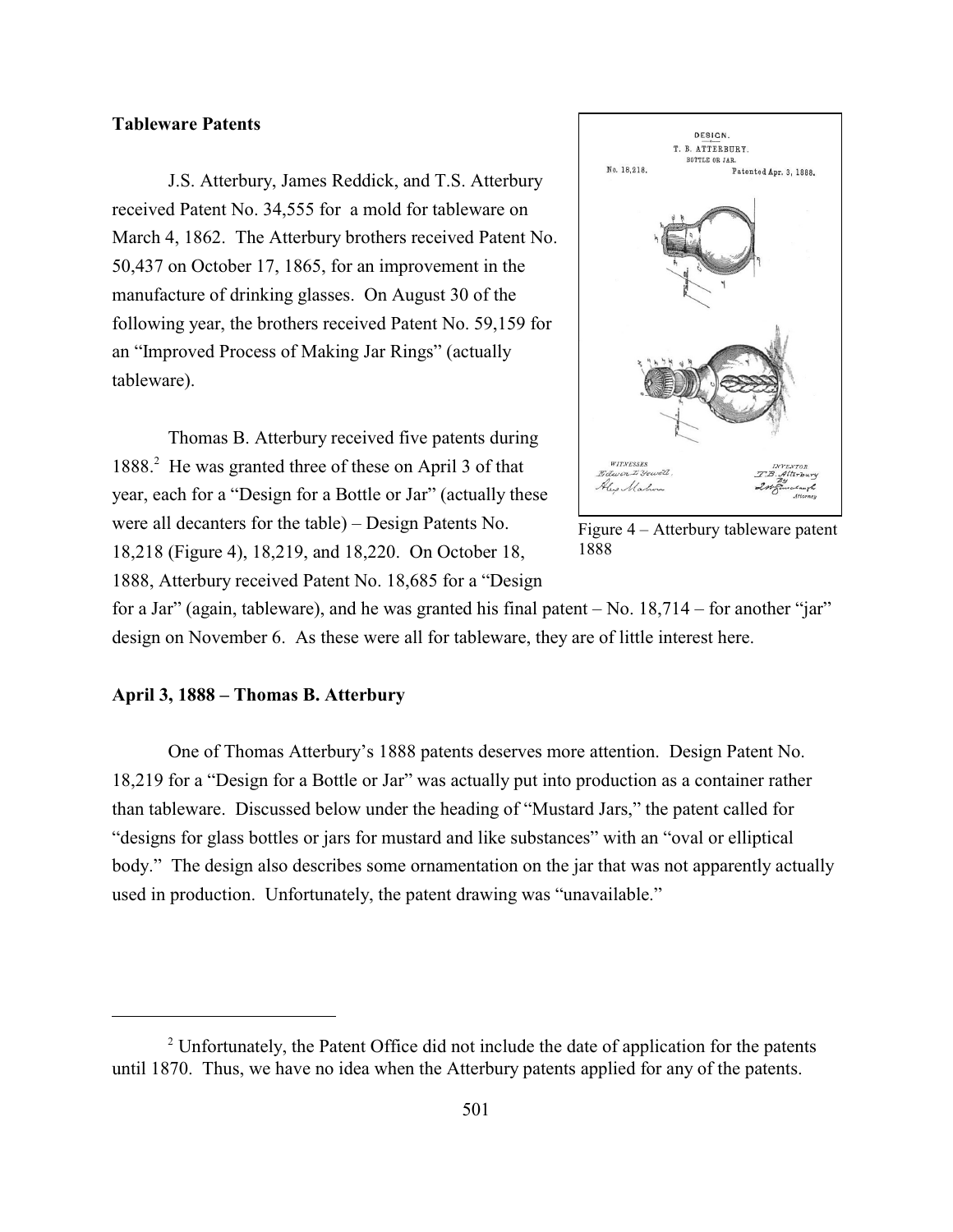### **Containers and Marks**

Although Hawkins (2009:42) noted that the later Atterbury firms made bottles, it is likely that these were figural bottles (i.e., bottles in the shape of figures – often animals or humans) or were connected with tableware (Figure 5). They were probably not typical containers. Only the earliest of the Atterbury companies made fruit jars.



Figure 5 – Atterbury figural jar (eBay)

### **ATTERBURY** (1860- ca. 1964)



Figure 6 – ATTERBURY jar (Creswick 1987:9)

Roller (1983:22; 2011:43) discussed a fruit jar embossed "ATTERBURY" in an arch on the side. He noted that the maker could have been J.S. & T.B. Atterbury, ca. 1964- 1865 and connected the jar with the November 20, 1860, patent by Thomas B. and James S. Atterbury. Creswick (1987:9) added the patent number (No. 30,662) and only noted the maker as the White House Glass Co. – with no suggested date (Figure 6). According to Hawkins (2009:43, 243), Hale, Atterbury & Co., Atterbury & Co., and the Atterbury Glass Co. made jars embossed "ATTERBURY." That creates a date range for the jars that stretched from 1860 to 1902. See the patent description (above) for a discussion of the finish and closure.

Leybourne (2008:24) described a variation with a "body shape identical to REID jar . . . with radiating lines up to

lettering. Lines believed to be mold makers guide lines." These lines were also described in one variation of the REID jar (see below). This variation, therefore, had to have been made after the Reid patent was issued in July 1863. These are apparently extremely rare. Leybourn placed a price tag of "\$3000  $\&$  up" on the jars in 2008! McCann (2012:82) set the price at \$2,500+. This rarity suggests that Atterbury only a few of these and for a short period of time It is thus unlikely that any of these jars were made after ca. 1864.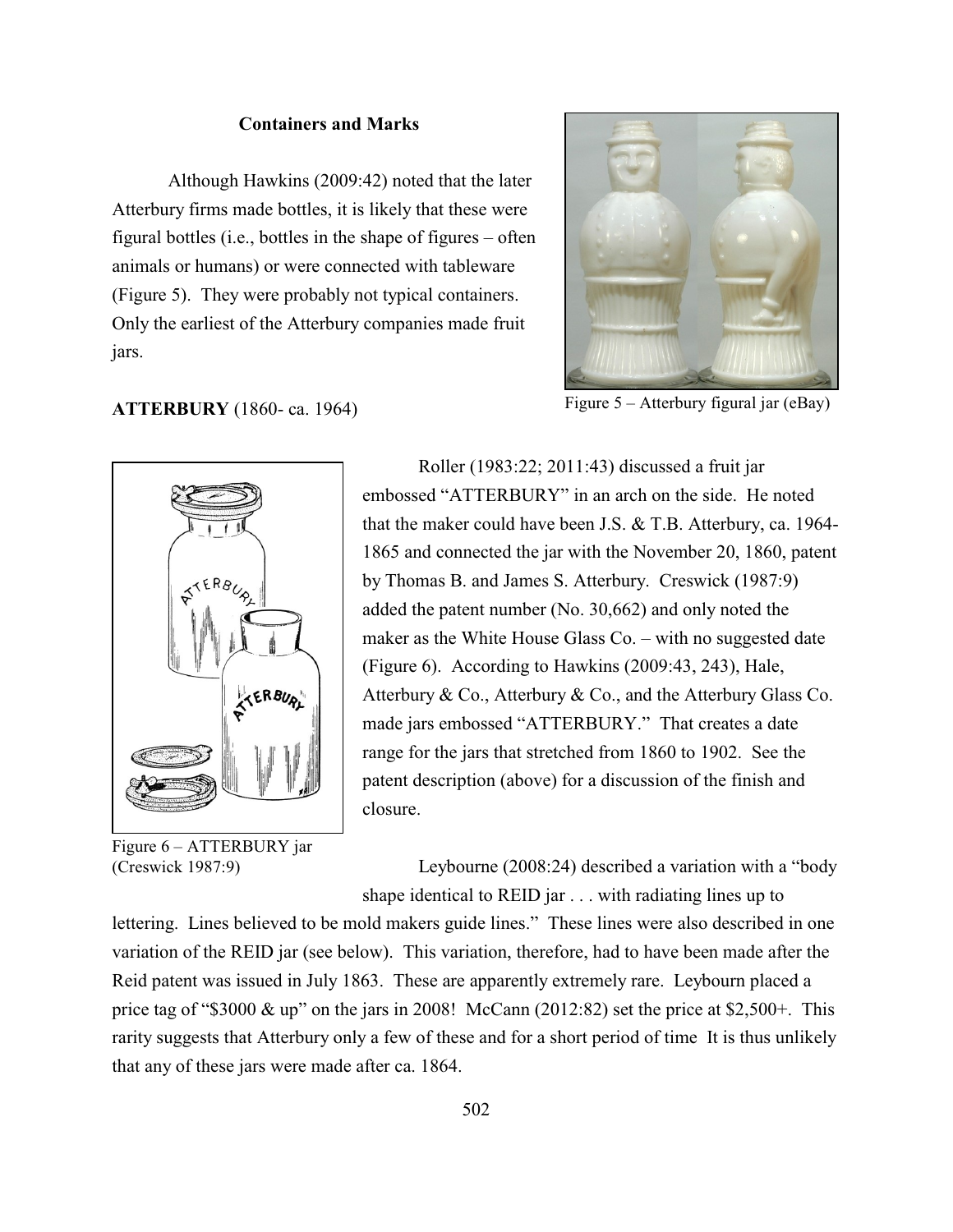### **ATTERBURY'S PATENT JUNE 30 1863** (1863-ca. 1865)

Roller (1983:23) noted this jar but did not give a full description or an illustration (Figure 7). He stated that the jar was probably made at the White House Glass Works, ca. 1864-1865. Creswick (1987:9) showed an identical jar to the one described above but with a different closure and markings. The side of the jar was embossed "ATTERBURY'S (arch) / PATENT / JUNE 30 1863 (all horizontal)." The underlined "S" was smaller than the other letters but not superscript. The closure illustrated was from the patent drawing (Figure 8). Creswick described the container as a "rare jar." See the patent section for a description of the finish.



Figure 8 – ATTERBURY PATENT JUNE 30 1863 (Creswick 1987:9)





Figure 7 – ATTERBURY PATENT JUNE 30 1863 – note that this jar has the 1860 "repro" lid, although Atterbury's 1863 patent is for a different type of closure (North American Glass)

"ATTERBURY's PATENT JUNE 30 1863" and "ATTURBURY PATENT JUNE 30, 1863." The three encompass a date range from 1863 to 1902. Leybourne (2008:24) also noted the variation with no "S" and one that had the "S" but no "30" in the date. All these jars were apparently very rare, with price

tags of "4000 & up" in 2008! It is likely that these jars were no longer produced after ca. 1865. McCann (2012:82) set the price lower  $-$  \$3,000+  $-$  but added that the jars were "not available." He noted that "an original closure for this jar has not yet been discovered."

#### **REID** (1863-ca. 1865)

Roller (1983:305) illustrated a jar with "REID" embossed on the side in a slight arch. The jar used an internal stopper with two lugs that fit into two internal grooves within the jar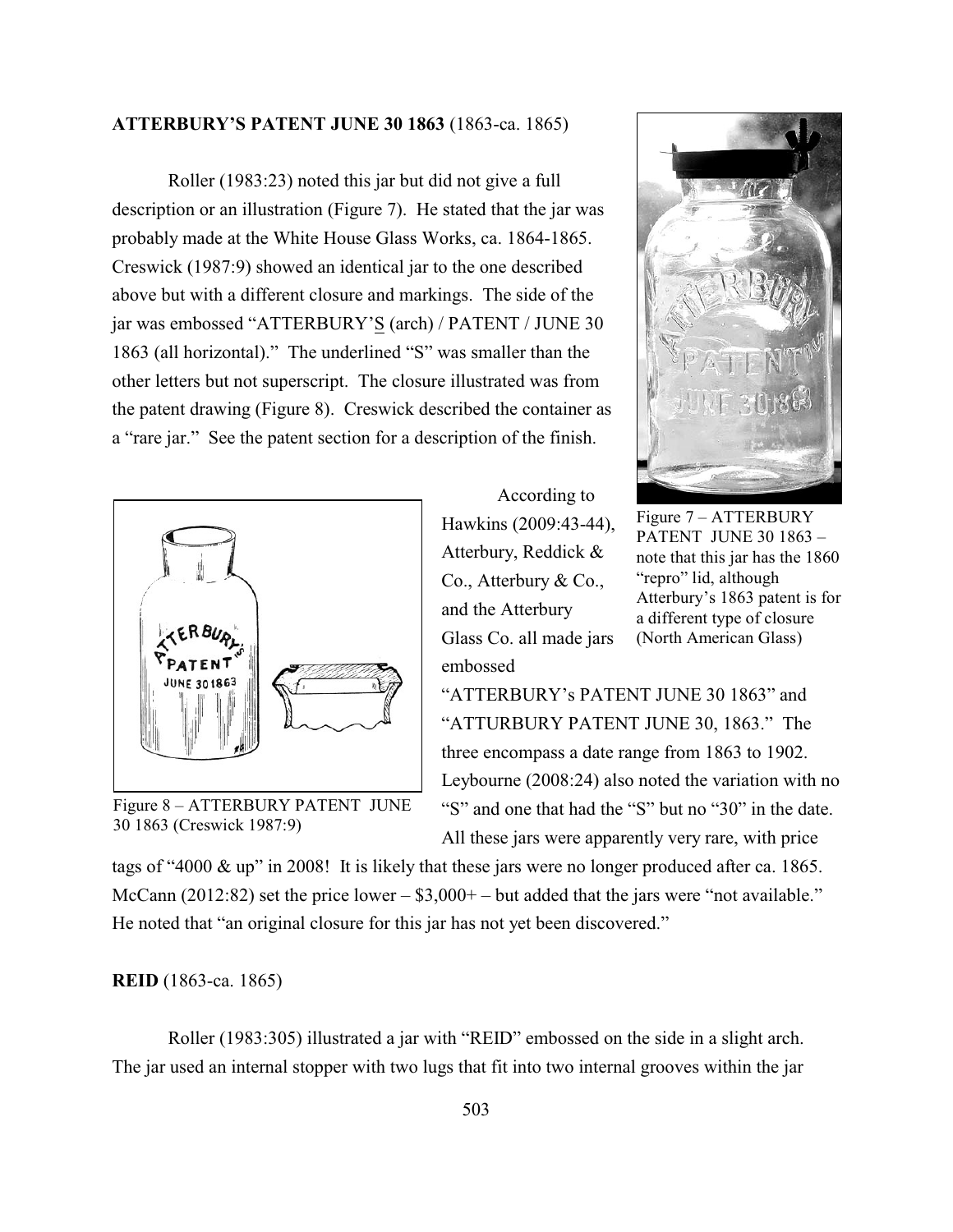mouth. P.W. Reid patented the jar on July 21, 1963, and assigned the patent to James S. and Thomas B. Atterbury. Roller suggested that Atterbury, Reddick & Co. made the jars between 1863 and 1864.

Creswick (1987:183) illustrated the jar and finish (Figure 9). She, too, noted the patent and dated the jars ca. 1863. Creswick claimed the jars were "made for Atterbury & Company by the White House Glass Company of Pittsburgh." She noted that only two or three of these jars were known at that time. According to Hawkins (2009:44), Atterbury, Reddick & Co. made the "REID" jar  $(1861 -$ 1863).

Leybourne (2008:371) added two minor variations. One had "ghosted lines radiating up to lettering from a point well below the word REID." The second had "mold repair below REID to erase radiating lines" and "C." on the reverse side. All of these were rare,

Figure 9 – Reid jar (Creswick 1987:183)

bringing a suggested price of "\$100 & up" in 2008. McCann (2012:268) noted that the jars were "not available" and that one had sold on eBay for \$1,530.

### **Mustard Jars**

Roller (1997) cited the October 23, 1887, issue of *Commoner & Glassworker* as stating that "Atterbury & Co. have struck a bonanza in their patent mustard jar, they cannot turn them out fast enough." As noted by Caniff (2010:47), Atterbury received several design patents in 1888 including the one described in the patent section above, patented on April 3. Caniff also illustrated two milk-glass jars with paper labels that identified the them as containing mustard (Figure 10). Despite the lack of a patent drawing, the jars in the Caniff photos are almost certainly the ones discussed in late the 1887 advertisement.



Figure 10 – Mustard jar Caniff (2010:47)

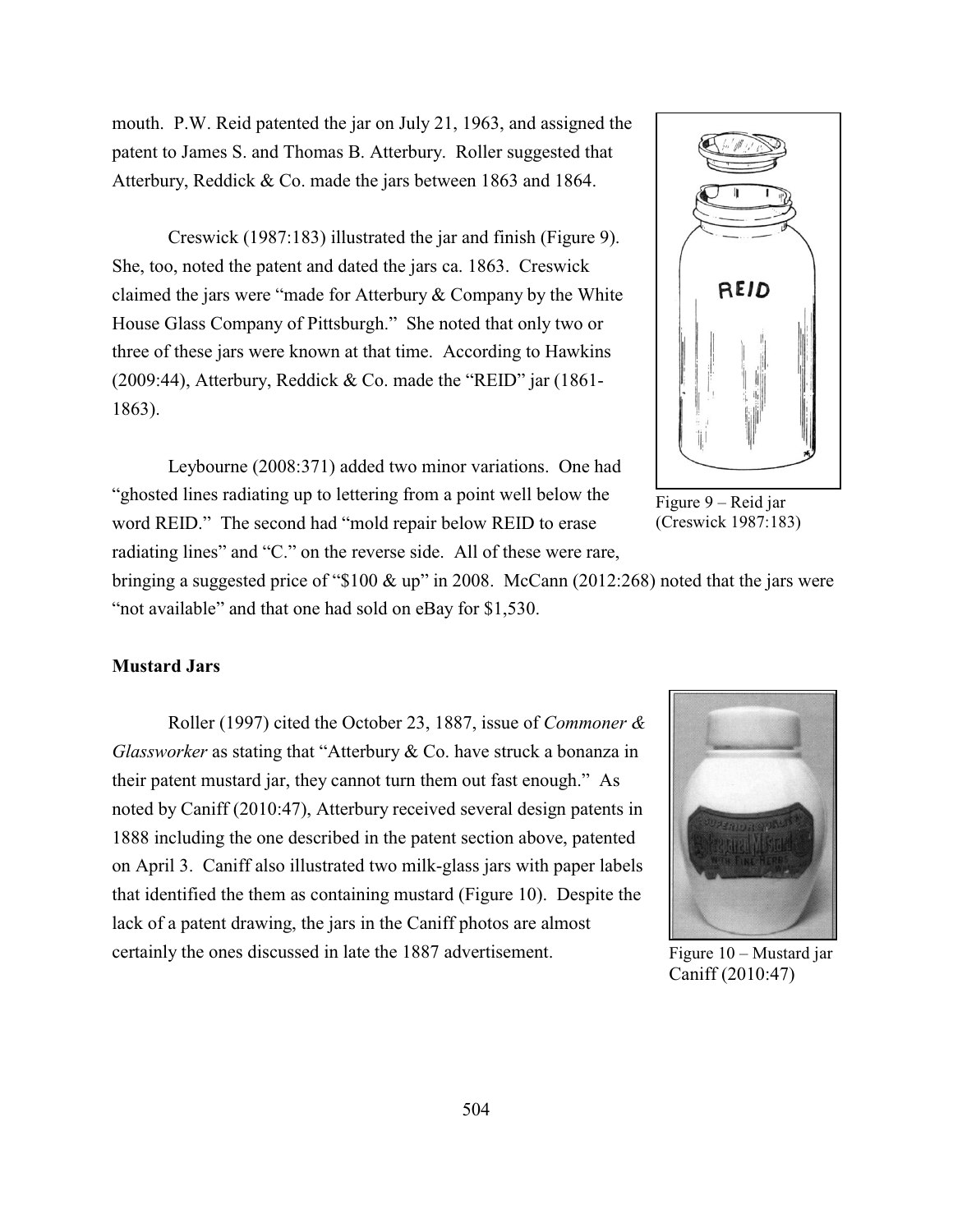### **Other Bottles**



Figure 11 – Atterbury duck 1871 patent

Wearin (1965:72) discussed a "duck" bottle, used for plum whiskey, that was patented and made by the Atterbury glass house. These are commonly known as "Atterbury ducks." Thomas B. Atterbury received Design Patent No. 4,773 for his "Design for a Bottle" on April 11, 1871 (Figure 11). The bottle was cylindrical in the shape of an embossed duck with the finish extending above the duck's open mouth (Figure 12). The



Figure 13 – Atterbury duck covered dish (Cowan's Auction)



Figure 12 – Atterbury duck bottle (Glass Works Auction)

container was made of opal (milk) glass and

had "PATD. APRIL  $11<sup>TH</sup> 1871"$ embossed on the base. Atterbury also made other bottles, generally of opal glass, that were probably used for a variety of substances.

Although not a bottle, Atterbury also made a very popular covered dish – also known as the Atterbury duck. The ducks were formed in white, black, light

blue, two tone (often a black head on a white duck), and several combinations of swirled patterns (e.g., blue & white or black & white) – all in opal (milk) glass (Figure 13). The prolific Thomas Atterbury applied for a "Design for a Dish" on February 3, 1887. He received Design Patent No. 17,192 on March 15, 1897 (Figure 14).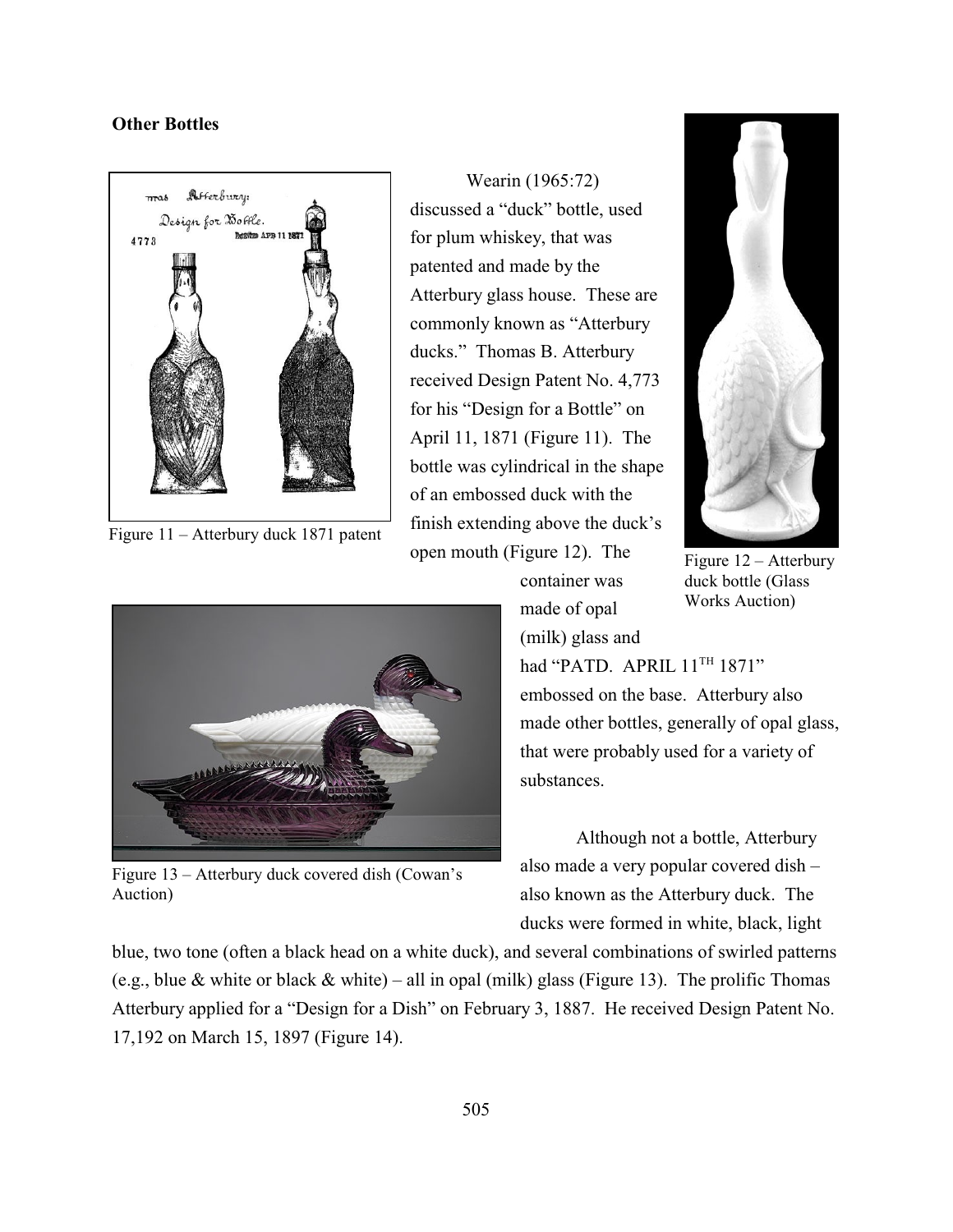#### **Discussion and Conclusions**

Although Roller and Creswick were very guarded in their assessments of date ranges for the Atterbury and Reid jars, Hawkins was too generous with his inclusion of the later two Atterbury companies. The original Atterbury jar, patented in 1860 was almost certainly still being made in 1863, when the mold for one of the Reid jars (patented that year) was used to make an Atterbury container. However, the very rarity of all these containers suggests that the jars were discontinued shortly thereafter. Thus, the original Atterbury jar was probably made by Hale, Atterbury &



Figure 14 – Atterbury duck 1887 patent

Co. in 1860 and 1861 and by Atterbury, Reddick & Co. until 1863 or 1864.

The second Atterbury fruit jar, with the June 30, 1863, patent, was almost certainly made by J.S. & T.B. Atterbury between 1863 and 1864, and possibly by Atterbury & Co. for a year or two after that. Patented on July 21, 1863, and assigned to both the Atterbury brothers and James Reddick, the Reid jar was almost certainly originally manufactured by Atterbury, Reddick & Co. The jar was probably also made by the following firm, J.S. & T.B. Atterbury, in 1863 and 1864. It may even have been made for a year or two by Atterbury & Co.

The rarity of the jars makes it reasonably certain that only the first three companies made fruit jars – between 1860 and 1864. It is possibly that Atterbury  $& Co.$  made a few during its earliest years, but it certainly did not make them for long. All three of these finishes were somewhat awkward; it is not surprising that they did not fare well with the heavy competition available during the mid-1870s.

It would be worthwhile to discover which of the Atterbury patents – probably assigned in 1886 or 1887 – was actually the one for the popular mustard jar. It may be that one of Atterbury's employees designed the jar or that it was patented by someone unconnected with the firm, who sold it to the Atterbury brothers. Equally interesting would be the date range for the jar's production. A jar so popular that "they cannot turn them out fast enough" would almost certainly appear in the archaeological record and should be sufficiently distinctive to be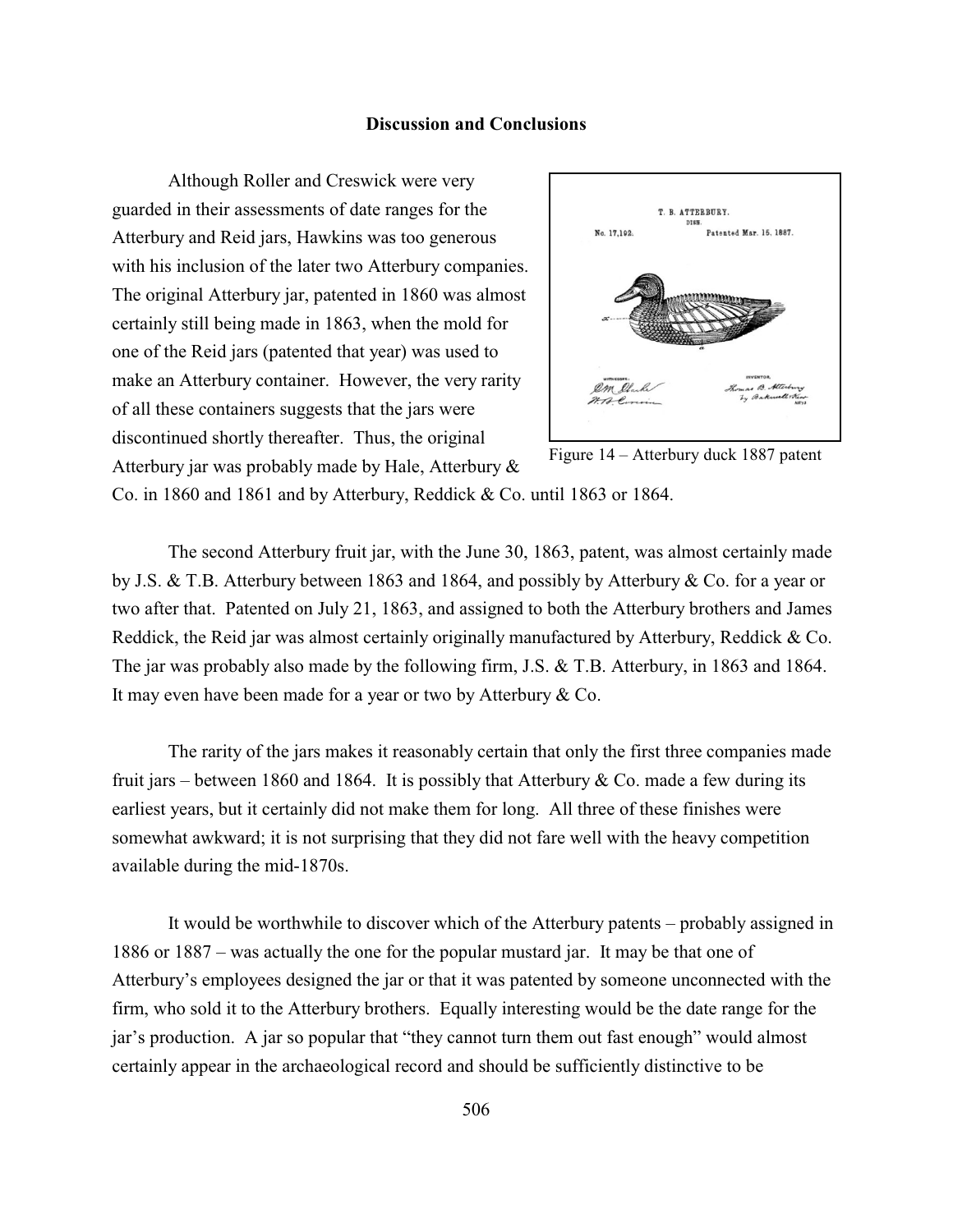identifiable. The jars in the Caniff photo, however, are almost certainly the ones referred to in late 1887 – although the jars have no embossed logos or initials.

#### **Acknowledgments and Note**

Our gratitude to Doug Leybourne for allowing us to use the Alice Creswick drawings in this work and to Greg Spurgeon for granting us permission to use the North American Glass photos. We would also like to express our gratitude to Evan Sikes of Cowan's Auctions for granting us permission to use the auction photo of the Atturbury ducks in this publication. Please note that we cleaned all patent drawings and have changed the aspect (revolving the images) on some of them for better viewing. We have not altered the *content* of any patent drawings or any other graphic.

#### **Sources**

### Caniff, Tom

2010 "The Label Space: Perfume Jar." *Antique Bottle & Glass Collector* 26(9):46-47.

#### Creswick, Alice

1987 *The Fruit Jar Works, Vol. I, Listing Jars Made Circa 1820 to 1920's*. Privately printed, Grand Rapids, Michigan.

### Hawkins, Jay W.

2009 *Glasshouses & Glass Manufacturers of the Pittsburgh Region, 1795-1910*. iUniverse, Inc., New York.

### Leybourne, Douglas M.

2001 *The Collector's Guide to Old Fruit Jars: Red Book 9*. Privately published, North Muskegon, Michigan.

#### McCann, Jerry

2010 *The Guide to Collecting Fruit Jars: Fruit Jar Annual, Volume 15 – 2010*. Privately printed, Chicago.